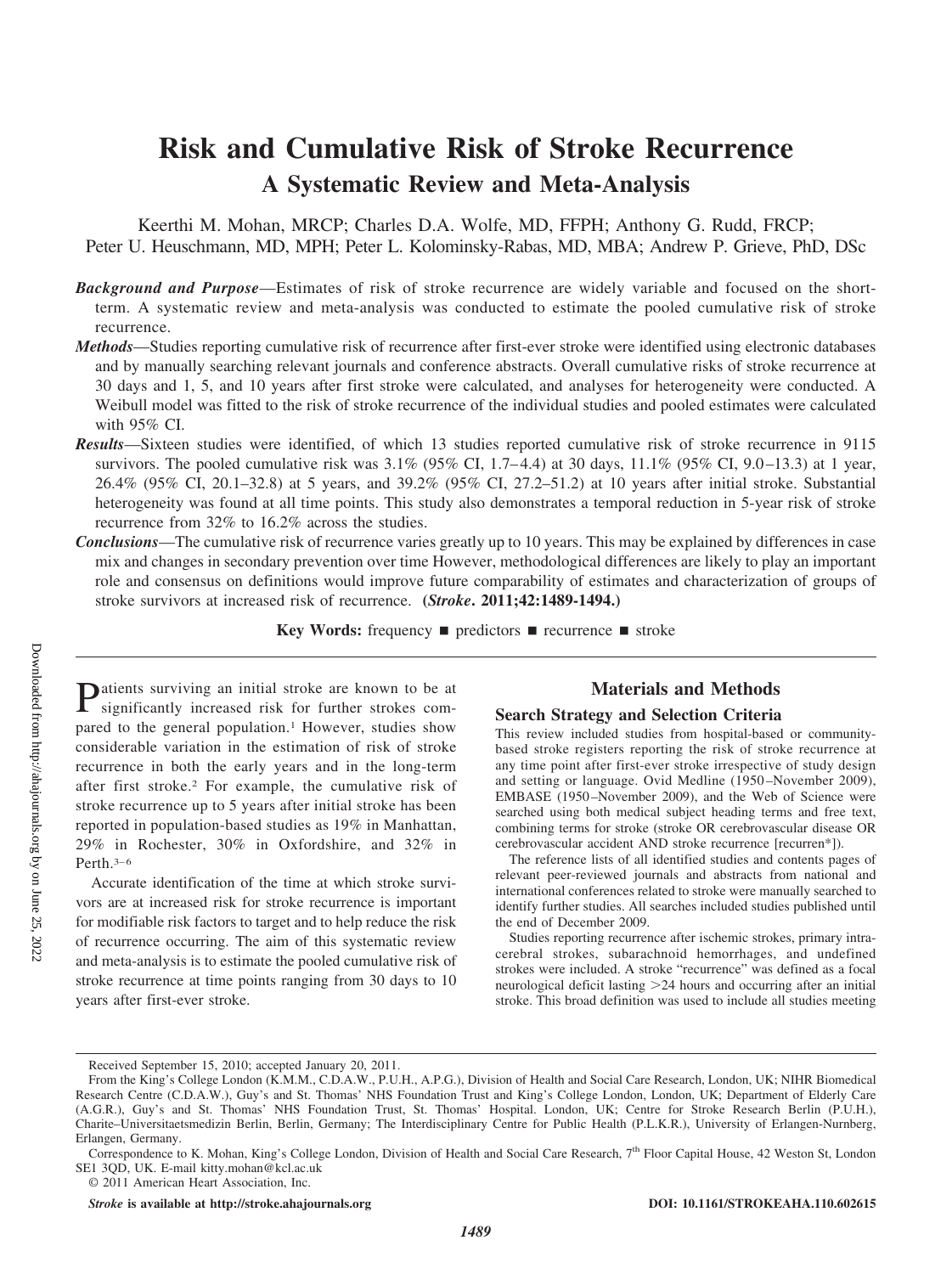

**Figure 1.** Risk of stroke recurrence across all studies.

our inclusion criteria, regardless of the length of period after initial stroke during which recurrences were excluded. Studies reporting data on only a subset of patients (eg, diabetic patients) were excluded. Multiple publications from the same study group were reviewed to avoid the use of data from overlapping cohorts. In instances when incomplete data were obtained, the authors were contacted in writing for permission to obtain further data. If no response was received within 2 weeks, then further correspondence contacts were sought and contacted if available. Data were extracted from all studies to estimate the pooled cumulative risk of stroke recurrence at 30 days and 1, 5, and 10 years after initial stroke.

#### **Statistical Analyses**

The risk of stroke recurrence ie, the probability of a stroke recurrence having occurred by a given time point, was obtained directly from the studies. The cumulative risk of stroke recurrence, defined as the probability that an individual will have a stroke recurrence at a given time point assuming they do not die from some other cause,7 and related 95% CI were calculated 30 days, and 1, 5, and 10 years after first stroke for individual studies and pooled estimates were derived. Pooled estimates and associated 95% CI were calculated using a random effects model,<sup>8</sup> and Forrest plots were constructed for each time point. Analyses for heterogeneity were conducted using the  $\chi^2$ test. Sensitivity analyses were conducted to compare the pooled cumulative risk of recurrence 1 year after first stroke, for hospital and community-based stroke populations, and also to compare studies reporting the cumulative risk of recurrence after an ischemic stroke only, with studies including hemorrhagic strokes in their analyses.

A random effects meta-regression Weibull model was fit to the risk of stroke recurrence, estimated in the individual studies, to model cumulative risk as a function of time since first stroke. The Weibull is a generalization of the exponential distribution and was the simplest model providing an adequate fit to the meta-analytic estimates of stroke recurrence.<sup>9</sup> This model allowed for the prediction of the cumulative risk at time points not directly analyzed in the meta-analysis. The model assumed that the cumulative risk followed a Weibull distribution with a bivariate random effect model for the study specific parameters. Analyses were conducted using SPSS version 17, PROC NL MIXED of SAS version 9.1, and Review Manager version 5.

# **Results**

Two-thousand five-hundred seven studies were identified by the electronic database searches, of which 2483 did not meet the inclusion criteria for reasons such as not reporting risk of stroke recurrence after first-ever stroke only or reporting from only a subset of the population. Four studies were added by manually searching relevant journals and conference abstracts. Therefore, a total of 28 studies reporting the risk of stroke recurrence were included in this review. Of these, 13 studies reported the cumulative risk of stroke recurrence and were used in the meta-analysis.

# **Risk of Stroke Recurrence**

The risk of stroke recurrence was reported to range from 1.1% in South London,<sup>10</sup> UK, to 15% in Oxfordshire,<sup>11</sup> UK, by 1 month; from 7.0% in Lisbon, Portugal,<sup>12</sup> to 20.6% in Nanjing, China,<sup>13</sup> by 1 year; from 16.2% in South London, UK,<sup>10</sup> to 35.3% in Hisayama, Japan,<sup>14</sup> by 5 years; and from 14% in Rome, Italy,<sup>15</sup> to 51.3% in Hisayama, Japan,<sup>14</sup> by 10 years after initial stroke. Figure 1 shows the estimates of risk of stroke recurrence across all the included studies.

# **Cumulative Risk of Stroke Recurrence**

Sixteen studies reporting cumulative risk of stroke recurrence were identified and data were obtained from 13 studies for the time points analyzed in the meta-analysis (Table). Data from 3 studies were unavailable despite multiple attempts to contact the authors. The pooled cumulative risk of stroke recurrence was: 3.1% (95% CI, 1.7–4.4) at 30 days (Figure 2A); 11.1% (95% CI, 9.0 –13.3) at 1 year (Figure 2B); 26.4% (95% CI, 20.1–32.8) at 5 years (Figure 2C); and 39.2% (95% CI, 27.2–51.2) at 10 years after initial stroke (Figure 2D). Substantial heterogeneity was found between studies at all time points ( $P \le 0.0001$ ). No differences were observed when the cumulative risk of recurrence between hospital-based and community-based stroke populations were compared 1 year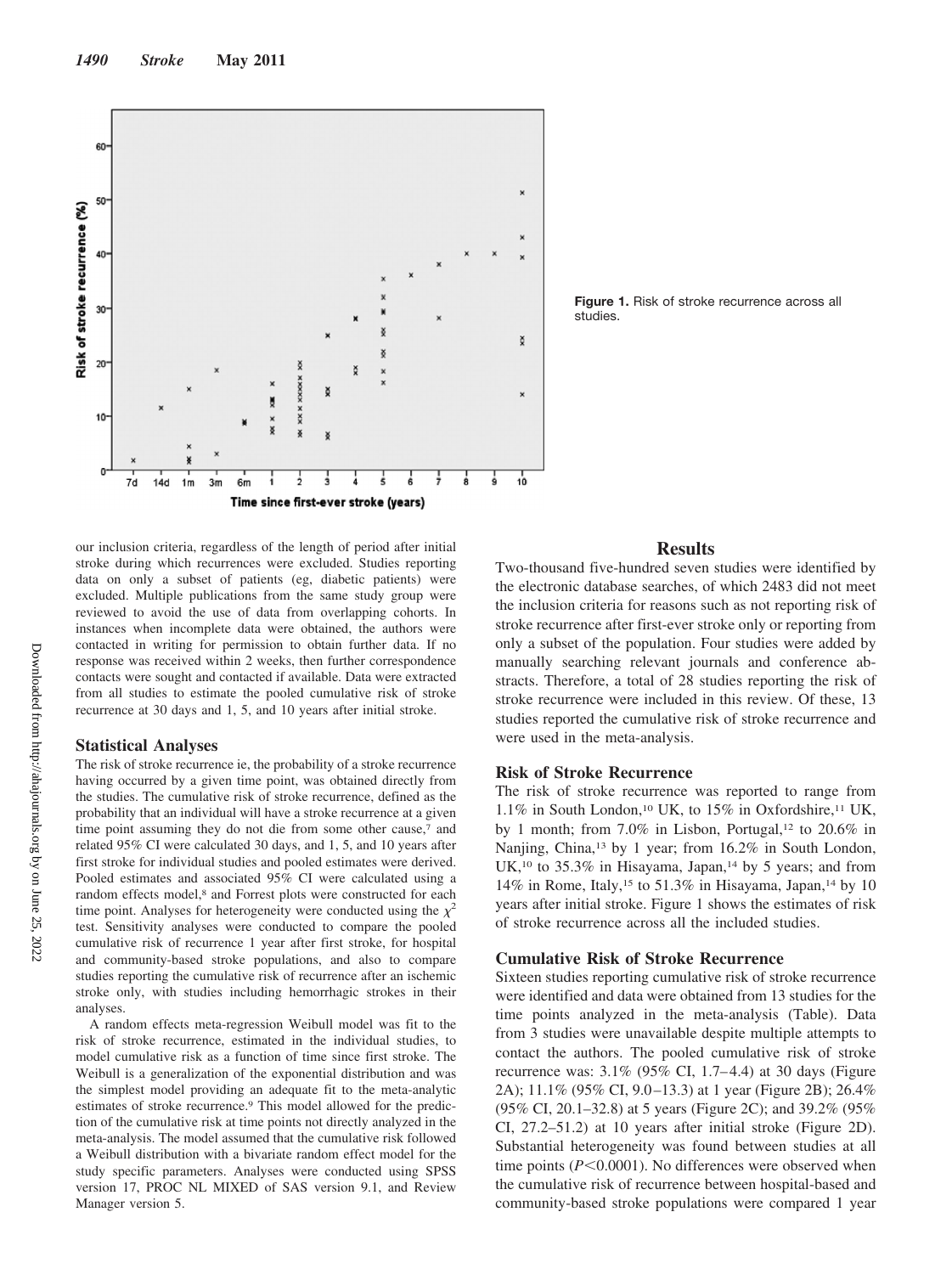| Authors                | <b>Population Studied</b>   | <b>Initial Study Period</b> | N in Study | Cumulative Risk of Stroke Recurrence (%) |          |          |                 |
|------------------------|-----------------------------|-----------------------------|------------|------------------------------------------|----------|----------|-----------------|
|                        |                             |                             |            | 30 d                                     | 1 y      | 5 y      | 10 <sub>y</sub> |
| Hata et al             | Hisayama, Japan             | 1961-1993                   | 410        | $\cdots$                                 | 12.8     | 35.3     | 51.3            |
| Petty et al            | Rochester, NY, USA          | 1975-1989                   | 1111       | 4.4                                      | 12.0     | 29.2     | 39.3            |
| Burn et al             | Oxfordshire UK              | 1981-1986                   | 675        | $\cdots$                                 | 13.2     | 29.5     | $\ldots$        |
| Dhamoon et al          | Northern Manhattan, NY, USA | 1983-1988                   | 655        | 1.5                                      | 7.7      | 18.3     | $\ldots$        |
| Hardie et al           | Perth, Australia            | 1989-1990                   | 328        | 2.0                                      | 16.0     | 32.0     | 43.0            |
| Salgado et al          | Lisbon, Portugal            | 1990-1993                   | 145        | $\cdots$                                 | 7.0      | $\cdots$ | $\cdots$        |
| Rundek et al           | Northern Manhattan, NY, USA | 1990-1995                   | 611        | 2.9                                      | 9.8      | $\cdots$ | $\cdots$        |
| Kolominsky-Rabas et al | Erlangen, Germany           | 1994-1998                   | 583        | $\cdots$                                 | 11.0     | $\cdots$ | $\cdots$        |
| Mohan et al            | South London, UK            | 1995-2004                   | 2874       | 1.1                                      | 7.1      | 16.2     | 24.5            |
| Modrego et al          | Bajo Aragon, Spain          | 1997-2001                   | 425        | 2.1                                      | 9.5      | 26.0     | $\ldots$        |
| Appelros et al         | Orebro, Sweden              | 1999-2000                   | 377        | $\cdots$                                 | 9.0      | $\cdots$ | $\cdots$        |
| Coull et al            | Oxfordshire, UK             | 2002-2003                   | 87         | 15.0                                     | $\cdots$ | $\cdots$ | $\cdots$        |
| Xu et al               | Nanjing, China              | 2003-2006                   | 834        | 5.5                                      | 20.6     | $\cdots$ | $\cdots$        |

#### **Table. Cumulative Risk of Stroke Recurrence by Study**

after stroke. Because significant heterogeneity remained between study estimates within the 2 groups, the results were not stratified. Similarly, no differences were noted between studies reporting the cumulative risk of recurrence after ischemic stroke only compared to studies including hemorrhagic strokes in their analyses.

A Weibull model was fitted to the risk of stroke recurrence of individual studies and pooled estimates of cumulative risk were calculated with 95% CI (Figure 3). It is notable that at each time point analyzed, the pooled estimates closely follow the Weibull model.

# **Discussion**

This systematic review and meta-analysis demonstrated wide variation in reported cumulative risk of stroke recurrence up to 10 years after first stroke and significant heterogeneity was observed at all time points. This degree of heterogeneity and its consistency throughout all time points suggest that the observed differences are unlikely to be attributable to chance.

Although case mix and differences in risk factors before stroke between the populations may be responsible for these observed variations, differences in case inclusion criteria also are likely to be contributory factors. One possible reason is that both hospital and population-based studies were included. Not all stroke patients present to hospital, either in the acute period or at all; therefore, hospital-based stroke registers cannot fully ascertain the incidence of initial or recurrent stroke within a population.<sup>21</sup> Furthermore, it is impossible to predict which patients are more likely to present to hospital after a stroke, because patients with very mild and very severe strokes may not present to hospital for different reasons.22 In this meta-analysis, no significant differences were noted between hospital or community-based estimates 1 year after stroke, and stratification of results did not remove the observed heterogeneity. This indicates that other factors, such as differing definitions of recurrence, case mix, and changes in secondary prevention over time, are likely to be important in the differences observed in this review.

Variations in inclusion criteria may also have importance in differences between the study groups. Both the Northern Manhattan Stroke Study and the Hisayama study only included stroke patients aged older than 40 years.3,14,17 Furthermore Northern Manhattan Stroke Study patients were only included in analyses conducted by Dhamoon et al<sup>3</sup> if they had a telephone, because a telephone follow-up in interview was conducted 6 months after first stroke. This may result in those from lower socioeconomic groups or older patients without access to a telephone being excluded from the study. Increasing age and lower socio-economic status have both been previously associated with increased incidence of stroke and stroke recurrence;<sup>10,23</sup> therefore, these studies may be underestimating the true incidence of both stroke and stroke recurrence within the source population.

Significantly, studies differed in the way they defined both a stroke and a recurrence. Modrego et al19 demonstrated recurrence rates of 9.5% at 1 year and 26% at 5 years after initial stroke; however, this is an example of several studies that excluded patients with a subarachnoid hemorrhage or included ischemic stroke patients only. This review found no significant differences between studies reporting the cumulative risk of stroke recurrence after ischemic stroke only at 1 year after stroke compared to those studies including hemorrhagic strokes in their analyses. However, studies from the South London Stroke Register have found that subarachnoid hemorrhage confers an increased risk of recurrence in the first 6 months after initial stroke, after which there is no increase in risk of stroke recurrence reported up to 10 years of follow-up.10 By excluding this subgroup, artificially higher rates of recurrence may have been achieved in these studies.

The Oxfordshire Community Stroke Project followed up patients for 6.5 years and found a cumulative risk of recurrence of 30% at 5 years.<sup>6</sup> The methodology used by Oxfordshire Community Stroke Project investigators included TIA as an initial stroke event. TIA are a known risk factor for strokes, particularly those of an atherosclerotic etiology,<sup>24</sup> and including these events as initial strokes may cause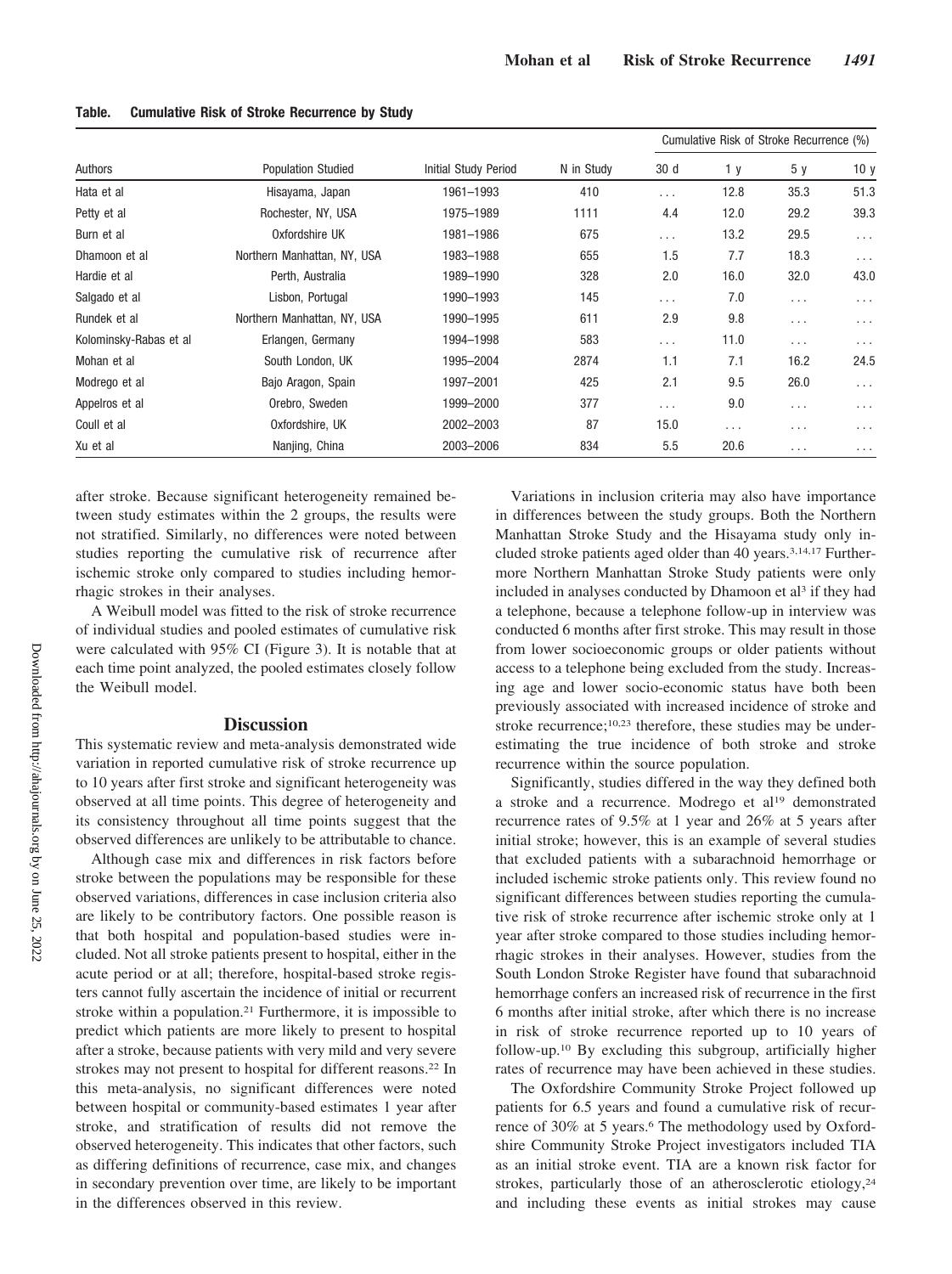| Study                                                                                              | Random, 95% CI      | Random, 95% CI |
|----------------------------------------------------------------------------------------------------|---------------------|----------------|
| Coull 2004                                                                                         | 15.00 [7.49, 22.51] |                |
| Dhamoon 2006                                                                                       | 1.50 [0.56, 2.44]   | l-m-           |
| Hardie 2004                                                                                        | 2.00 [0.00, 4.00]   |                |
| Modrego 2004                                                                                       | 2.10 [0.36, 3.84]   |                |
| <b>Mohan 2009</b>                                                                                  | 1.10 [0.69, 1.51]   |                |
| Petty 1998                                                                                         | 4.40 [3.15, 5.65]   |                |
| Rundek 1998                                                                                        | 2.90 [1.53, 4.27]   | $-1$           |
| Xu 2007                                                                                            | 5.50 [3.93, 7.07]   |                |
| <b>Total (95% CI)</b>                                                                              | 3.07 [1.73, 4.41]   |                |
| Heterogeneity: Tau <sup>2</sup> = 2.86; Chi <sup>2</sup> = 63.85, df = 7 (P < 0.00001); $P = 89\%$ | 10<br>20            |                |
| Test for overall effect: $Z = 4.50$ ( $P < 0.00001$ )                                              | % risk (95% CI)     |                |

| Δ                        |                           | Cumulative risk of stroke recurrence 30 days after first-ever stroke |                |
|--------------------------|---------------------------|----------------------------------------------------------------------|----------------|
| <b>Study or Subgroup</b> | Random, 95% Cl Year       |                                                                      | Random, 95% CI |
| <b>Burn 1994</b>         | 13.20 [10.01, 16.39] 1994 |                                                                      |                |
| Salgado 1996             | 7.00 [2.49, 11.51] 1996   |                                                                      |                |
| Petty 1998               | 12.00 (9.90, 14.10) 1998  |                                                                      |                |
| Rundek 1998              | 9.80 7.25, 12.35 1998     |                                                                      |                |
| Kolominsky-Rabas 2001    | 11.00 [8.00, 14.00] 2001  |                                                                      |                |
| Modrego 2004             | 9.50 [7.76, 11.24] 2004   |                                                                      |                |
| Hardie 2004              | 16.00 [10.49, 21.51] 2004 |                                                                      |                |
| Hata 2005                | 12.80 [8.96, 16.64] 2005  |                                                                      |                |
| Dhamoon 2006             | 7.70 [5.54, 9.86] 2006    |                                                                      |                |
| Appelros 2007            | 9.00 [6.00, 12.00] 2007   |                                                                      |                |
| Xu 2007                  | 20.60 [17.66, 23.54] 2007 |                                                                      |                |
| Mohan 2009               | 7.10 [5.94, 8.26] 2009    |                                                                      |                |
| Total (95% CI)           | 11 14 19 03 13 261        |                                                                      |                |

 $10, 20$ 

% risk (95% CI)

Heterogeneity: Tau<sup>2</sup> = 11.55; Chi<sup>2</sup> = 94.65, df = 11 ( $P$  < 0.00001); l<sup>2</sup> = 88% Test for overall effect:  $Z = 10.34$  ( $P \le 0.00001$ )

В Cumulative risk of stroke recurrence 1 year after first-ever stroke

| Study                 | Random, 95% Cl Year                                                           |                                                                                                        | Random, 95% CI              |
|-----------------------|-------------------------------------------------------------------------------|--------------------------------------------------------------------------------------------------------|-----------------------------|
| <b>Burn 1994</b>      | 29.50 [19.90, 39.10] 1994                                                     |                                                                                                        |                             |
| Petty 1998            | 29.20 [25.95, 32.45] 1998                                                     |                                                                                                        |                             |
| Hardie 2004           | 32.00 [29.49, 34.51] 2004                                                     |                                                                                                        |                             |
| Modrego 2004          | 26.00 [20.90, 31.10] 2004                                                     |                                                                                                        |                             |
| Hata 2005             | 35.30 [29.05, 41.55] 2005                                                     |                                                                                                        |                             |
| Dhamoon 2006          | 18.30 [14.85, 21.75] 2006                                                     |                                                                                                        |                             |
| Mohan 2009            | 16.20 [14.36, 18.04] 2009                                                     |                                                                                                        |                             |
| <b>Total (95% CI)</b> | 26.40 [20.05, 32.75]<br>Test for overall effect: $Z = 8.15$ ( $P < 0.00001$ ) | Heterogeneity: Tau <sup>2</sup> = 67.11; Chi <sup>2</sup> = 140.73, df = 6 ( $P$ < 0.00001); $P$ = 96% | 50<br>25<br>% risk (95% CI) |

C Cumulative risk of stroke recurrence 5 years after first-ever stroke

| Study                 | Random, 95% Cl Year                                   |                                                                                                                | Random, 95% CI  |  |
|-----------------------|-------------------------------------------------------|----------------------------------------------------------------------------------------------------------------|-----------------|--|
| Petty 1998            | 39.30 [34.85, 43.75] 1998                             |                                                                                                                | ٠               |  |
| Hardie 2004           | 43.00 [34.49, 51.51] 2004                             |                                                                                                                | --              |  |
| Hata 2005             | 51.30 [43.75, 58.85] 2005                             |                                                                                                                | -e-             |  |
| Mohan 2009            | 24.50 [21.21, 27.79] 2009                             |                                                                                                                |                 |  |
| <b>Total (95% CI)</b> | 39.20 [27.16, 51.23]                                  |                                                                                                                |                 |  |
|                       |                                                       | Heterogeneity: Tau <sup>2</sup> = 140.60; Chi <sup>2</sup> = 61.20, df = 3 (P < 0.00001); l <sup>2</sup> = 95% | 100<br>50       |  |
|                       | Test for overall effect: $Z = 6.39$ ( $P < 0.00001$ ) |                                                                                                                | % risk (95% CI) |  |
|                       |                                                       |                                                                                                                |                 |  |

Cumulative risk of stroke recurrence 10 years after first-ever stroke υ

substantial overestimation of the reported risk of stroke recurrence. This is demonstrated in Figure 2A, in which the risk of stroke recurrence 30 days after first stroke was shown to be substantially higher in the study by Coull et  $al$ ,<sup>11</sup> which included TIA, compared with the other studies which excluded TIA.

The reported differences in risk of recurrence may also be explained by differing definitions of "stroke recurrence." There was wide variation in definition of stroke recurrence used, ranging from any focal neurological deficit lasting for  $>$ 24 hours occurring after an initial stroke<sup>3,5,14,19</sup> to an exclusion period of 28 days, only after which further strokes were considered a recurrence.<sup>25,26</sup> Coull and Rothwell previously demonstrated the effect of different definitions of stroke recurrence on estimates of risk of recurrence 90 days after first stroke in the Oxford Vascular Study and Oxford Community Stroke Project cohorts.27 They found that the risk of recurrence in Oxford Vascular Study and Oxfordshire Community Stroke Project, respectively, ranged from 18.3% to 14.5% when including all stroke recurrences occurring 24 hours after initial stroke, and from 5.9% to 4.8% using the definition used in the Monitoring Trends and Determinants in Cardiovascular Disease study and other population-based studies.<sup>27</sup>

This is particularly important when considering the risk of stroke recurrence at 30 days, when an exclusion period of 21 or 28 days imposed in some studies may substantially impact the reported risk.10,16,17 In this review, studies excluding

**Figure 2.** Cumulative risk of stroke recurrence (**A**) 30 days, (**B**) 1 year, (**C**) 5 years, and (**D**) 10 years, after first-ever stroke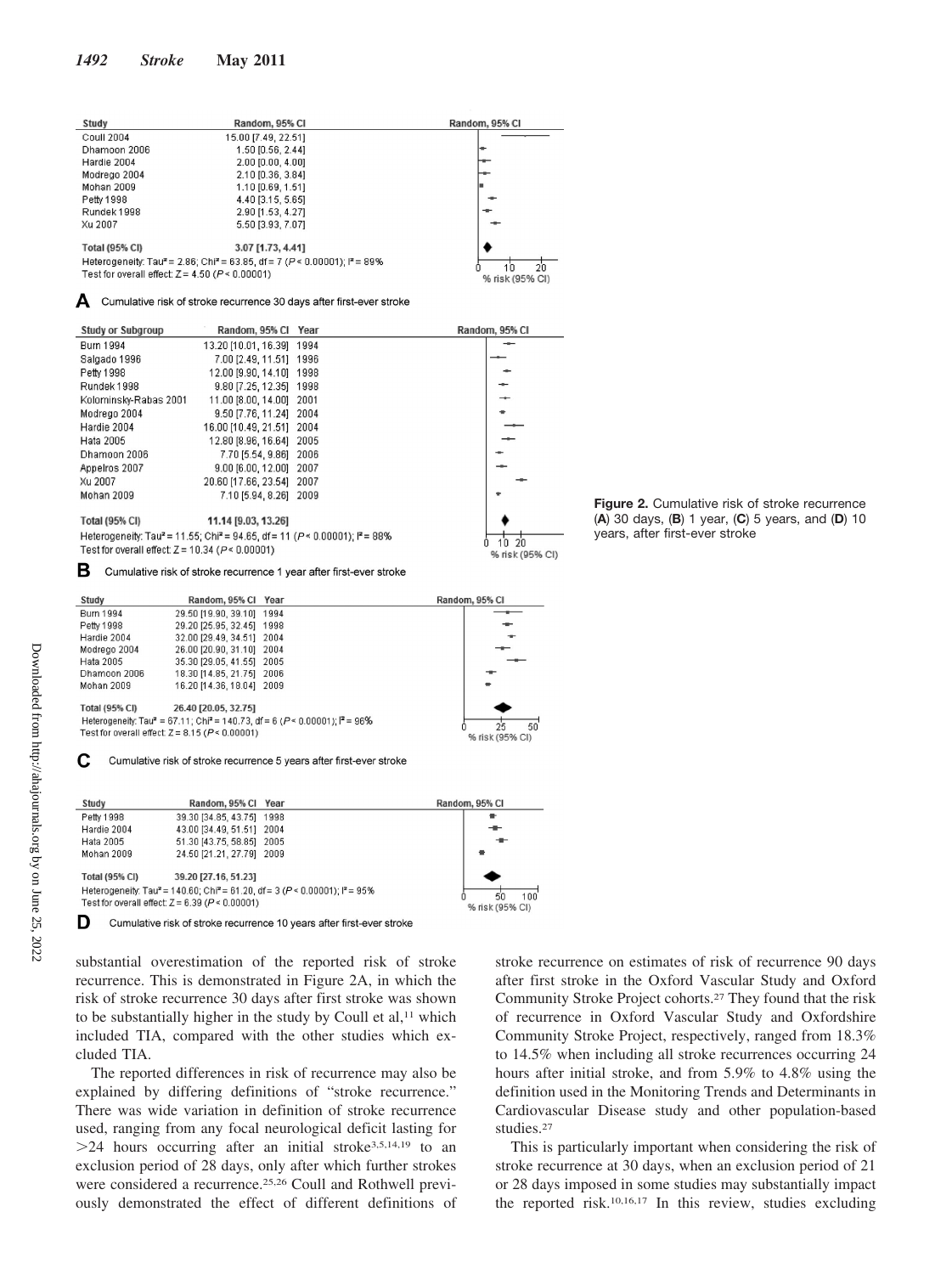

**Figure 3.** Weibull distribution modeling the cumulative risk of stroke recurrence after first-ever stroke.

recurrences occurring in the first 21 days after initial stroke were at the lower end of estimates of risk of recurrence reported at 30 days.10,16 However, the effect of excluding recurrent strokes in the first weeks after initial stroke may be seen well into the long-term period. It is known that strokes with an atherosclerotic origin recur earlier than other stroke subtypes; therefore, by excluding recurrent strokes occurring in the first weeks after initial stroke, artificially lower risk of stroke recurrence may be reported.25

The studies included in this review have a combined study period encompassing 50 years (Table). Temporal trends in stroke management and, in particular, the advent and increasing importance given to secondary prevention after initial stroke may be another important contributory factor of variation in risk of recurrence during this period. Figure 2C largely demonstrates a temporal reduction in risk of stroke recurrence across the different study populations, with smaller recurrence risk reported in later studies. Statistical modeling was used to demonstrate time trends in risk of stroke recurrence and to predict future trends. The cumulative risks of stroke recurrence both at 1 year and 5 years after first stroke was shown to reduce over time, with cumulative risk of 6.49% and 14.3%, respectively, predicted for studies conducted in 2010.

This study provides a comprehensive systematic review of the risk of stroke recurrence demonstrating a temporal reduction across different study populations, with smaller recurrence risk reported in later studies. Our results include patients of all ages, from both hospital-based and population-based studies; however, these criteria also may contribute to the substantial heterogeneity observed and therefore may be a limitation of the study design. Stratification of results according to etiologic subtype may reduce heterogeneity and provide important information regarding the risk of early stroke recurrence. However, because this was not consistently reported in the included studies, this could not be performed.

To identify true populations at high risk for stroke recurrence, good-quality population-based studies using consistent criteria to define a stroke and a recurrence are needed. In particular, for studies reporting the cumulative risk of stroke recurrence in the first weeks and months after initial stroke, notification and analysis of all stroke recurrences without a defined exclusion period are important to understand fully the risk of recurrence during this period.

Although many methodological factors may play a part, this study has demonstrated that genuine differences between populations and temporal changes in stroke management and secondary prevention also may be important in explaining these results. Further research therefore is needed to investigate the effect of acute stroke management and secondary prevention measures on the risk of stroke recurrence from the first weeks to beyond 10 years after first stroke.

#### **Acknowledgments**

The authors thank all the patients and families and the health care professionals involved. Particular thanks to the whole team who have collected data since 1995 for the South London Stroke Register.

#### **Sources of Funding**

The study was funded by the Stanley Thomas Johnson Foundation, Northern & Yorkshire NHS Research and Development Programme in Cardiovascular Disease and Stroke, Guy's and St. Thomas' Hospital Charity, The Stroke Association, Department of Health Heathcare Quality Improvement Partnership grant, UK, National Institute for Health Research Programme grant (RP-PG-0407- 10184). The authors (C.W.) acknowledge financial support from the Department of Health via the National Institute for Health Research (NIHR) Biomedical Research Centre award to Guy's and St. Thomas' NHS Foundation Trust in partnership with King's College London. Charles Wolfe is an NIHR Senior Investigator.

#### **Disclosures**

A.P.G. has consultancy agreements with Pfizer Global R&D, Takeda Global R&D (Europe), Schwarz Biosciences, Solace Pharmaceuticals, Cytel Novartis, and Organon. C.W. is an NIHR Senior Investigator. The remaining authors report no conflicts.

#### **References**

- 1. Boysen G, Truelsen T. Prevention of recurrent stroke. *Neurol Sci*. 2000; 21:67–72.
- 2. Anderson CS, Carter KN, Brownlee WJ, Hackett ML, Broad JB, Bonita R. Very long-term outcome after stroke in Auckland, New Zealand *Stroke*. 2004;35:1920 –1924.
- 3. Dhamoon MS, Sciacca RR, Rundek T, Sacco RL, Elkind MS. Recurrent stroke and cardiac risks after first ischemic stroke: the Northern Manhattan Study. *Neurology*. 2006;66:641– 646.
- 4. Hardie K, Jamrozik K, Hankey GJ, Broadhurst RJ, Anderson C. Trends in five-year survival and risk of recurrent stroke after first-ever stroke in the Perth Community Stroke Study. *Cerebrovasc Dis*. 2005. 2005;19: 179 –185.
- 5. Petty GW, Brown J, Whisnant JP, Sicks JD, O'Fallon WM, Wiebers DO. Survival and recurrence after first cerebral infarction: A populationbased study in Rochester, Minnesota, 1975 through 1989. *Neurology*. 1998;50:208 –216.
- 6. Burn J, Dennis M, Bamford J, Sandercock P, Wade D, Warlow C. Long-term risk of recurrent stroke after a first-ever stroke: The Oxfordshire Community Stroke Project. *Stroke*. 1994;25:333–337.
- 7. Preedy VR, Watson RR. *Handbook of disease burdens and quality of life measures.* New York: Springer; 2009:4184.
- 8. DerSimonian R, Laird N. Meta-analysis in clinical trials Control *Clin Trials*. 1986;7:177–187.
- 9. Kalbfleisch JD, Prentice RL. *The statistical analysis of failure time data*, II ed. New York: Wiley Series; 2007:33–34.
- 10. Mohan KM, Crichton SL, Grieve AP, Rudd AG, Wolfe CD, Heuschmann PU. Frequency and Predictors for the Risk of Stroke Recurrence up to 10 years after stroke: The South London Stroke Register. *J Neurol Neurosurg Psych*. 2009;80:1012–1018.
- 11. Coull AJ, Lovett JK, Rothwell PM, Oxford Vascular Study. Population based study of early risk of stroke after transient ischaemic attack or minor stroke: implications for public education and organisation of services. *BMJ*. 2004;328:326 –328.
- 12. Salgado AV, Ferro JM, Gouveia-Oliveira A. Long-term prognosis of first-ever lacunar strokes. A hospital-based study. *Stroke*. 1996;27: 661– 666.